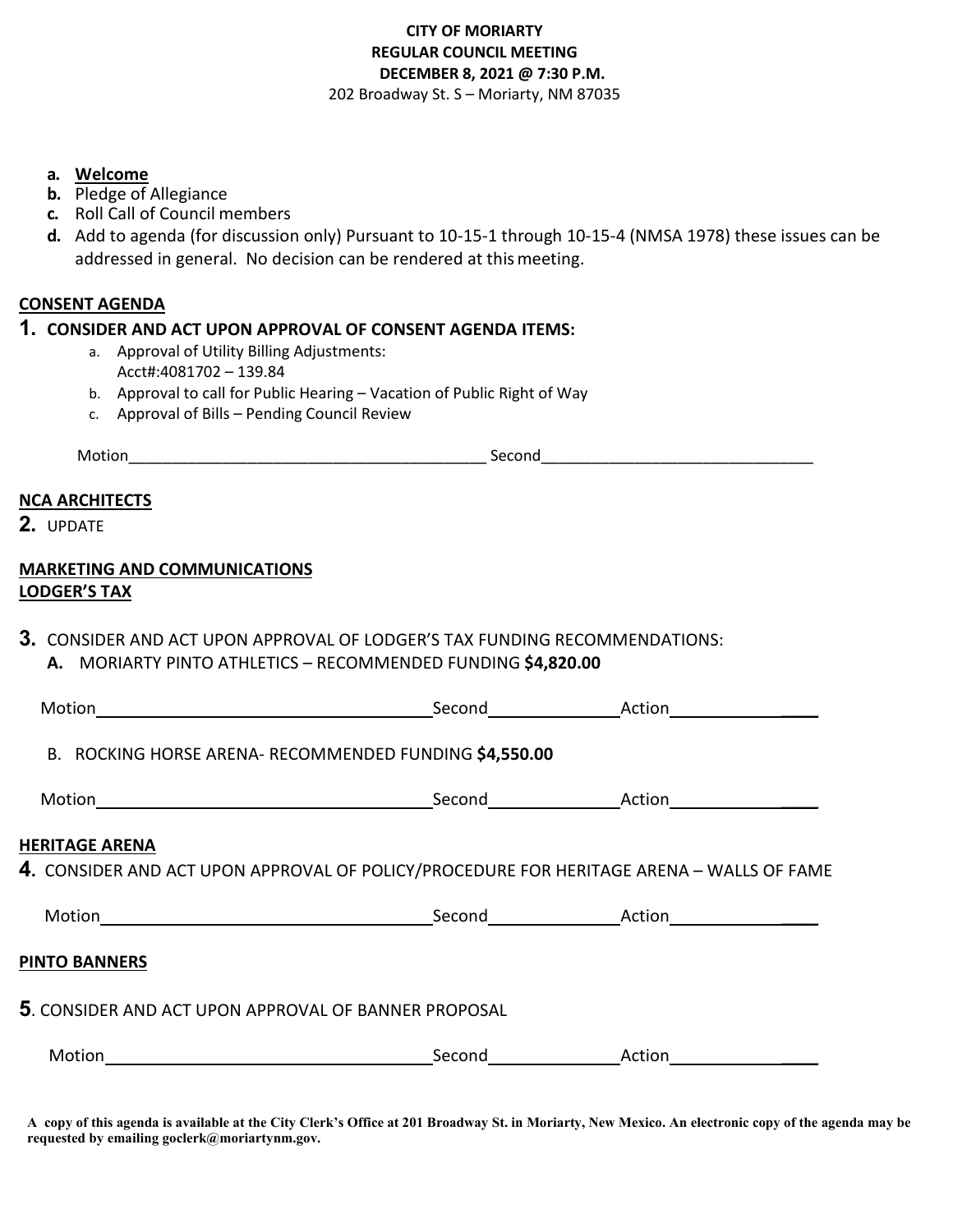## **MFD – CHIEF HART**

**6**. CONSIDER AND ACT UPON APPROVAL OF MFD STIPENDS

| <b>UPDATE</b>                                                |                                                                                           |                                                                                                       |
|--------------------------------------------------------------|-------------------------------------------------------------------------------------------|-------------------------------------------------------------------------------------------------------|
| <b>CIVIC CENTER - JOYCELYN ENCINIAS</b>                      |                                                                                           |                                                                                                       |
|                                                              | 7. CONSIDER AND ACT UPON APPROVAL FOR USE OF CIVIC CENTER                                 |                                                                                                       |
|                                                              |                                                                                           | A. JUSTIN POFF - FOR RECOGNIZED YOUTH GROUP ORGANIZATION - FFA ALUMNI ON FEB 11 <sup>TH</sup> REQUEST |
|                                                              | FOR REDUCED RATE IN EXCHANGE FOR ADVANCE COMMUNITY SERVICE FOR PIE AUCTION                |                                                                                                       |
| @\$221 - FULL FACILITY                                       |                                                                                           |                                                                                                       |
|                                                              |                                                                                           |                                                                                                       |
|                                                              | PREPARATION 22 DAYS X 7.5 HRS @\$30 + \$2,475 DEP - TTL-\$7,425.00                        | B. TINA CATES-ORTEGA - FOR AARP TAX AIDE - REQUEST WAIVER OF FEES USE OF SMALL ROOM FOR TAX           |
|                                                              |                                                                                           |                                                                                                       |
| AND COFFEE SERVICES @ \$150.00                               | C. ROCHELLE SEALE - FOR A CELEBRATION OF LIFE REQUESTING TO WAIVE FEES FOR AUDIO, VISUAL, |                                                                                                       |
|                                                              |                                                                                           |                                                                                                       |
|                                                              |                                                                                           |                                                                                                       |
|                                                              |                                                                                           |                                                                                                       |
| F&A - SHEILA LARRAÑAGA-MURPHY                                |                                                                                           |                                                                                                       |
| <b>REQUEST FOR NMDOT PROJECTS</b><br><b>IMPROVEMENT PLAN</b> | 8. CONSIDER AND ACT UPON RATIFICATION OF RESOLUTION NO. 21-22-09 - ADOPTING AN EXTENSION  |                                                                                                       |
|                                                              |                                                                                           |                                                                                                       |
|                                                              |                                                                                           | 9. CONSIDER AND ACT UPON APPROVAL AND ADOPTION OF RESOLUTION NO. 21-22-10 BUDGET ADJUSTMENT           |
|                                                              |                                                                                           |                                                                                                       |
|                                                              |                                                                                           |                                                                                                       |
|                                                              |                                                                                           | 10. CONSIDER AND ACT UPON APPROVAL AND ADOPTION OF RESOLUTION NO. 21-22-11 OMA AND DATES              |
|                                                              |                                                                                           |                                                                                                       |
|                                                              |                                                                                           |                                                                                                       |
|                                                              | 11. CONSIDER AND ACT UPON APPROVAL OF PURCHASE IN EXCESS OF \$5,000 - PORTABLE STAGE      |                                                                                                       |
|                                                              |                                                                                           |                                                                                                       |

**A copy of this agenda is available at the City Clerk's Office at 201 Broadway St. in Moriarty, New Mexico. An electronic copy of the agenda may be requested by emailing goclerk@moriartynm.gov.**